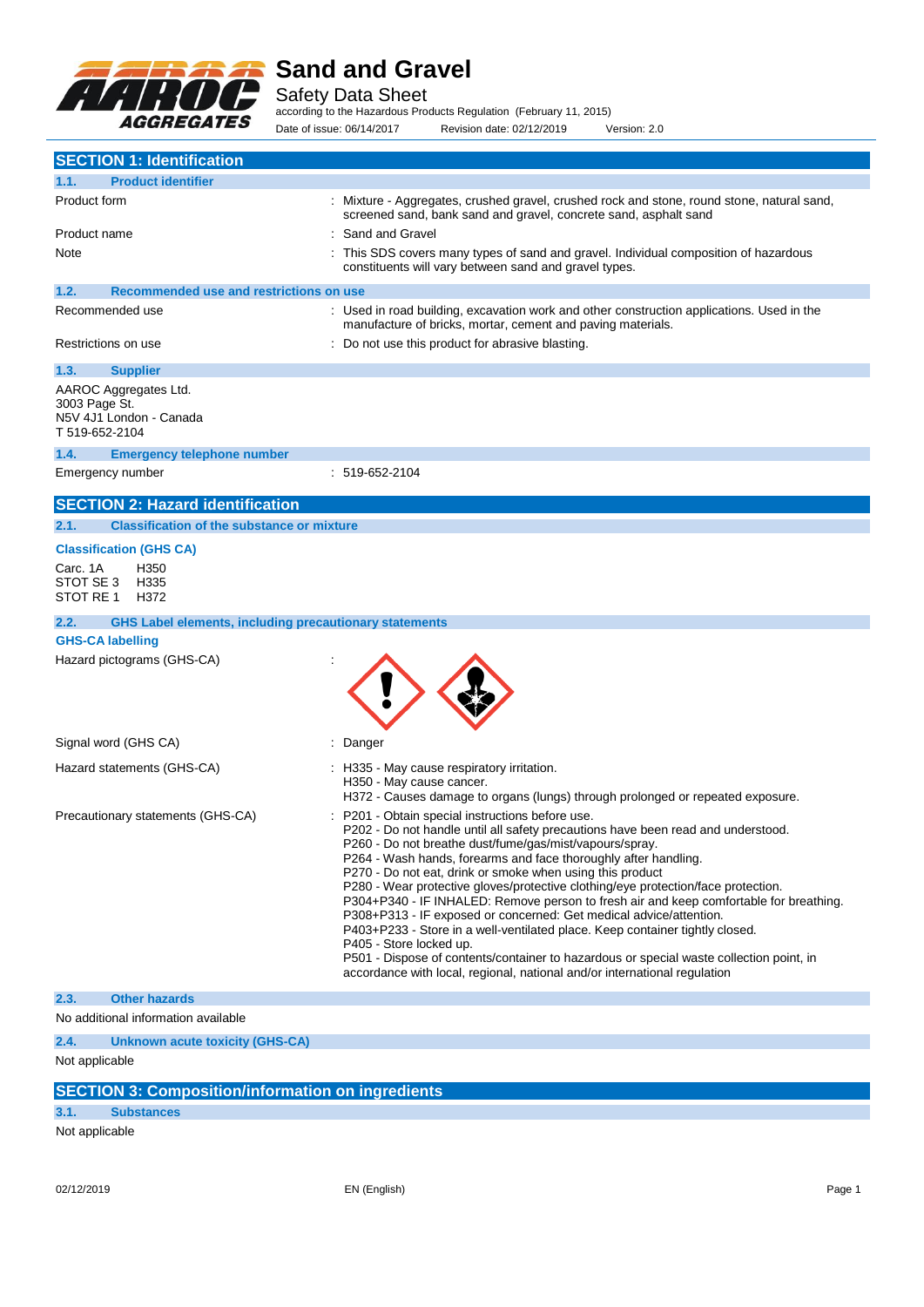## Safety Data Sheet

according to the Hazardous Products Regulation (February 11, 2015)

| 3.2.        | <b>Vixtures</b> |                           |               |
|-------------|-----------------|---------------------------|---------------|
| <b>Name</b> |                 | <b>Product identifier</b> | $\frac{9}{6}$ |
| Quartz      |                 | (CAS-No.) 14808-60-7      | $60 - 100$    |
|             |                 |                           |               |

Comments : The concentrations listed represent actual ranges that result from batch variability.

| <b>SECTION 4: First-aid measures</b>                                                |                                                                                                                                                                                                                                                                                                                                          |  |
|-------------------------------------------------------------------------------------|------------------------------------------------------------------------------------------------------------------------------------------------------------------------------------------------------------------------------------------------------------------------------------------------------------------------------------------|--|
| <b>Description of first aid measures</b><br>4.1.                                    |                                                                                                                                                                                                                                                                                                                                          |  |
| First-aid measures after inhalation                                                 | : If breathing is difficult, remove victim to fresh air and keep at rest in a position comfortable for<br>breathing. Get medical advice/attention if you feel unwell.                                                                                                                                                                    |  |
| First-aid measures after skin contact                                               | If skin irritation occurs: Wash skin with plenty of water. Obtain medical attention if irritation<br>persists.                                                                                                                                                                                                                           |  |
| First-aid measures after eye contact                                                | IF IN EYES: Rinse cautiously with water for several minutes. Remove contact lenses, if present<br>and easy to do. Continue rinsing. Get immediate medical advice and attention.                                                                                                                                                          |  |
| First-aid measures after ingestion                                                  | : Do not induce vomiting without medical advice. Never give anything by mouth to an<br>unconscious person. Get medical advice/attention if you feel unwell.                                                                                                                                                                              |  |
| 4.2.<br>Most important symptoms and effects (acute and delayed)                     |                                                                                                                                                                                                                                                                                                                                          |  |
| Symptoms/effects after inhalation                                                   | : May cause irritation to the respiratory tract. Exposure may cause coughing or wheezing.                                                                                                                                                                                                                                                |  |
| Symptoms/effects after skin contact                                                 | : May cause skin irritation. Repeated exposure may cause skin dryness or cracking.                                                                                                                                                                                                                                                       |  |
| Symptoms/effects after eye contact                                                  | : May cause eye irritation. Symptoms may include discomfort or pain, excess blinking and tear<br>production, with possible redness and swelling.                                                                                                                                                                                         |  |
| Symptoms/effects after ingestion                                                    | May be harmful if swallowed. May cause gastrointestinal irritation, nausea, vomiting and<br>diarrhea.                                                                                                                                                                                                                                    |  |
| Chronic symptoms                                                                    | Causes damage to lungs through prolonged or repeated exposure. Respirable crystalline silica<br>(quartz) can cause silicosis, a fibrosis (scarring) of the lungs. May cause cancer.                                                                                                                                                      |  |
| 4.3.<br>Immediate medical attention and special treatment, if necessary             |                                                                                                                                                                                                                                                                                                                                          |  |
| Other medical advice or treatment                                                   | : Symptoms may be delayed. In case of accident or if you feel unwell, seek medical advice<br>immediately (show the label where possible).                                                                                                                                                                                                |  |
| <b>SECTION 5: Fire-fighting measures</b>                                            |                                                                                                                                                                                                                                                                                                                                          |  |
| 5.1.<br>Suitable extinguishing media                                                |                                                                                                                                                                                                                                                                                                                                          |  |
| Suitable extinguishing media                                                        | : Foam, powder, carbon dioxide $(CO2)$ , water spray.                                                                                                                                                                                                                                                                                    |  |
| 5.2.<br>Unsuitable extinguishing media                                              |                                                                                                                                                                                                                                                                                                                                          |  |
| Unsuitable extinguishing media                                                      | : None known.                                                                                                                                                                                                                                                                                                                            |  |
| 5.3.<br>Specific hazards arising from the hazardous product                         |                                                                                                                                                                                                                                                                                                                                          |  |
| Fire hazard                                                                         | : Products of combustion may include, and are not limited to: oxides of carbon. Non flammable.<br>Non explosive.                                                                                                                                                                                                                         |  |
| 5.4.<br>Special protective equipment and precautions for fire-fighters              |                                                                                                                                                                                                                                                                                                                                          |  |
| Protection during firefighting                                                      | : Keep upwind of fire. Wear full fire fighting turn-out gear (full Bunker gear) and respiratory<br>protection (SCBA).                                                                                                                                                                                                                    |  |
| <b>SECTION 6: Accidental release measures</b>                                       |                                                                                                                                                                                                                                                                                                                                          |  |
| 6.1.<br>Personal precautions, protective equipment and emergency procedures         |                                                                                                                                                                                                                                                                                                                                          |  |
| General measures                                                                    | : Use personal protection recommended in Section 8. Isolate the hazard area and deny entry to<br>unnecessary and unprotected personnel. Do not breathe dust.                                                                                                                                                                             |  |
|                                                                                     |                                                                                                                                                                                                                                                                                                                                          |  |
| 6.2.<br>Methods and materials for containment and cleaning up                       |                                                                                                                                                                                                                                                                                                                                          |  |
| For containment                                                                     | : Contain spill, then place in a suitable container. Minimize dust generation. Do not flush to sewer<br>or allow to enter waterways. Use appropriate Personal Protective Equipment (PPE).                                                                                                                                                |  |
| Methods for cleaning up                                                             | Use wet methods, if appropriate, to reduce the generation of dust. Sweep or shovel spills into<br>appropriate container for disposal. Provide ventilation.                                                                                                                                                                               |  |
| 6.3.<br><b>Reference to other sections</b>                                          |                                                                                                                                                                                                                                                                                                                                          |  |
| For further information refer to section 8: "Exposure controls/personal protection" |                                                                                                                                                                                                                                                                                                                                          |  |
| <b>SECTION 7: Handling and storage</b>                                              |                                                                                                                                                                                                                                                                                                                                          |  |
| 7.1.<br><b>Precautions for safe handling</b>                                        |                                                                                                                                                                                                                                                                                                                                          |  |
| Precautions for safe handling                                                       | : Avoid contact with skin and eyes. Do not breathe dust. Do not swallow. When using do not eat,<br>drink or smoke. Minimize generation of dust. Good housekeeping is important to prevent<br>accumulation of dust. The use of compressed air for cleaning clothing, equipment, etc, is not<br>recommended. Provide adequate ventilation. |  |
| Hygiene measures                                                                    | Wash contaminated clothing before reuse. Always wash hands after handling the product.                                                                                                                                                                                                                                                   |  |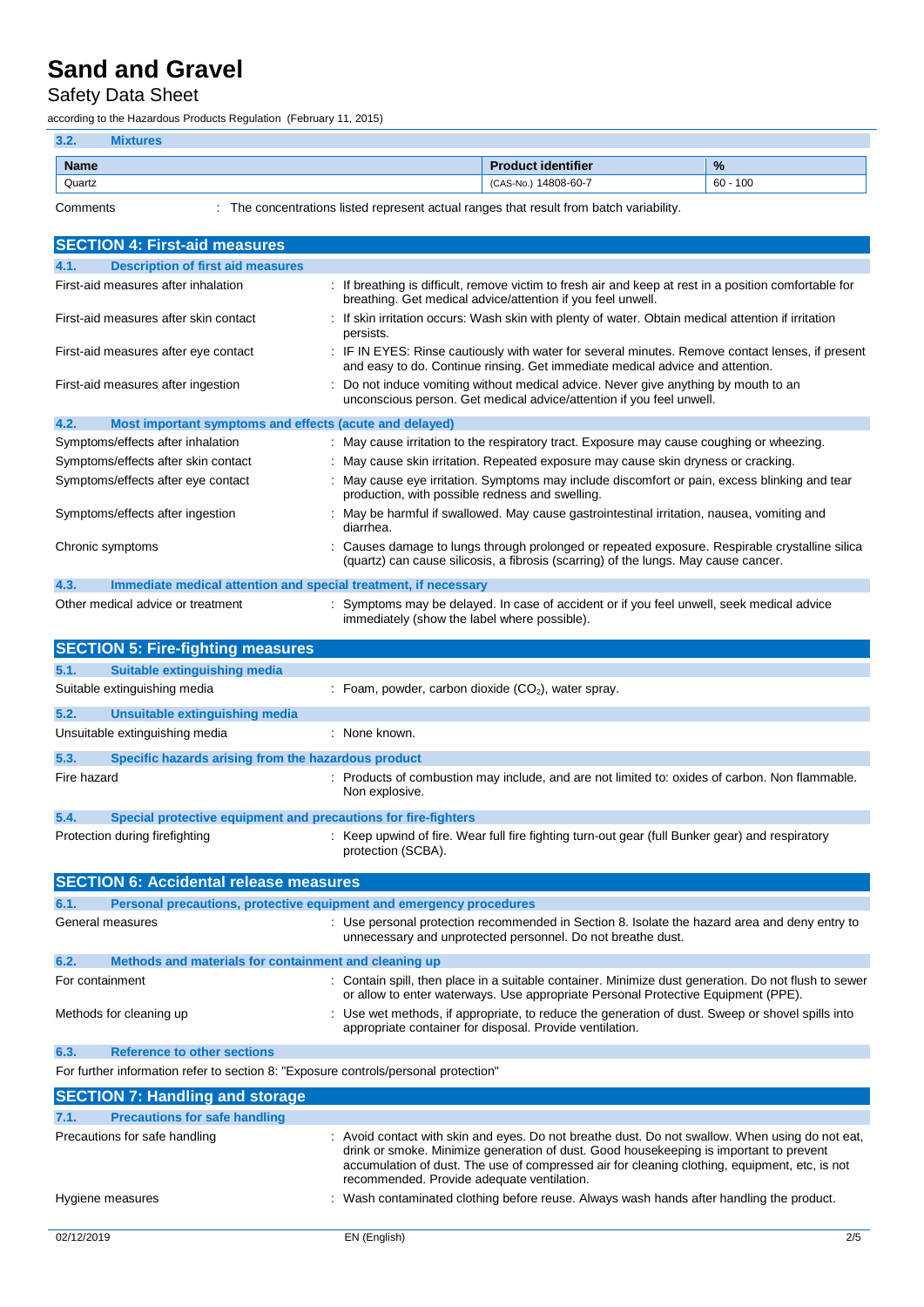## Safety Data Sheet

according to the Hazardous Products Regulation (February 11, 2015)

**7.2. Conditions for safe storage, including any incompatibilities**

- 
- Storage conditions states of the state of the prevent burial or suffocation, do not enter confined spaces or storage areas, like bins, silos, trucks that contain sand and gravel. Sand and gravel can release, fall or flow suddenly causing engulfment.

## **SECTION 8: Exposure controls/personal protection**

### **8.1. Control parameters**

| Quartz (14808-60-7) |                                |                                                                         |
|---------------------|--------------------------------|-------------------------------------------------------------------------|
| USA - ACGIH         | ACGIH TWA (mg/m <sup>3</sup> ) | 0.025 mg/m <sup>3</sup> (respirable particulate matter)                 |
| Ontario             | OEL TWA (mg/m <sup>3</sup> )   | 0.1 mg/m <sup>3</sup> (designated substances regulation-<br>respirable) |

#### **8.2. Appropriate engineering controls**

Appropriate engineering controls : Ensure good ventilation of the work station.

- 
- Environmental exposure controls : Avoid release to the environment.

#### **8.3. Individual protection measures/Personal protective equipment**

#### **Hand protection:**

Wear suitable gloves

#### **Eye protection:**

Safety glasses or goggles are recommended when using product.

#### **Skin and body protection:**

Wear suitable protective clothing

#### **Respiratory protection:**

In case of insufficient ventilation, wear suitable respiratory equipment. Respirator selection must be based on known or anticipated exposure levels, the hazards of the product and the safe working limits of the selected respirator.

#### **Other information:**

Handle in accordance with good industrial hygiene and safety procedures. Do not eat, drink or smoke when using this product. Wash contaminated clothing before reuse.

## **SECTION 9: Physical and chemical properties 9.1. Information on basic physical and chemical properties** Physical state : Solid Appearance : Granular solid Colour : White / Light grey / light brown Odour : No data available Odour threshold **in the contract of the Contract Contract Contract Contract Contract Contract Contract Contract Contract Contract Contract Contract Contract Contract Contract Contract Contract Contract Contract Contract Co** pH : 7 Relative evaporation rate (butylacetate=1) : No data available Relative evaporation rate (ether=1) : No data available Melting point **in the case of the case of the case of the case of the case of the case of the case of the case of the case of the case of the case of the case of the case of the case of the case of the case of the case of** Freezing point **in the case of the case of the case of the case of the case of the case of the case of the case of the case of the case of the case of the case of the case of the case of the case of the case of the case of** Boiling point : > 1000 °C Flash point **in the case of the case of the case of the case of the case of the case of the case of the case of the case of the case of the case of the case of the case of the case of the case of the case of the case of th** Auto-ignition temperature **interest and the Contract Contract Auto-** : No data available Decomposition temperature : No data available Flammability (solid, gas) : Not flammable Vapour pressure in the set of the set of the No data available Vapour pressure at 50 °C : No data available Relative density in the set of the set of the set of the set of the set of the set of the set of the set of the set of the set of the set of the set of the set of the set of the set of the set of the set of the set of the Solubility : Insoluble Partition coefficient n-octanol/water : No data available Viscosity, kinematic : No data available Explosive limits **Explosive** : Not explosive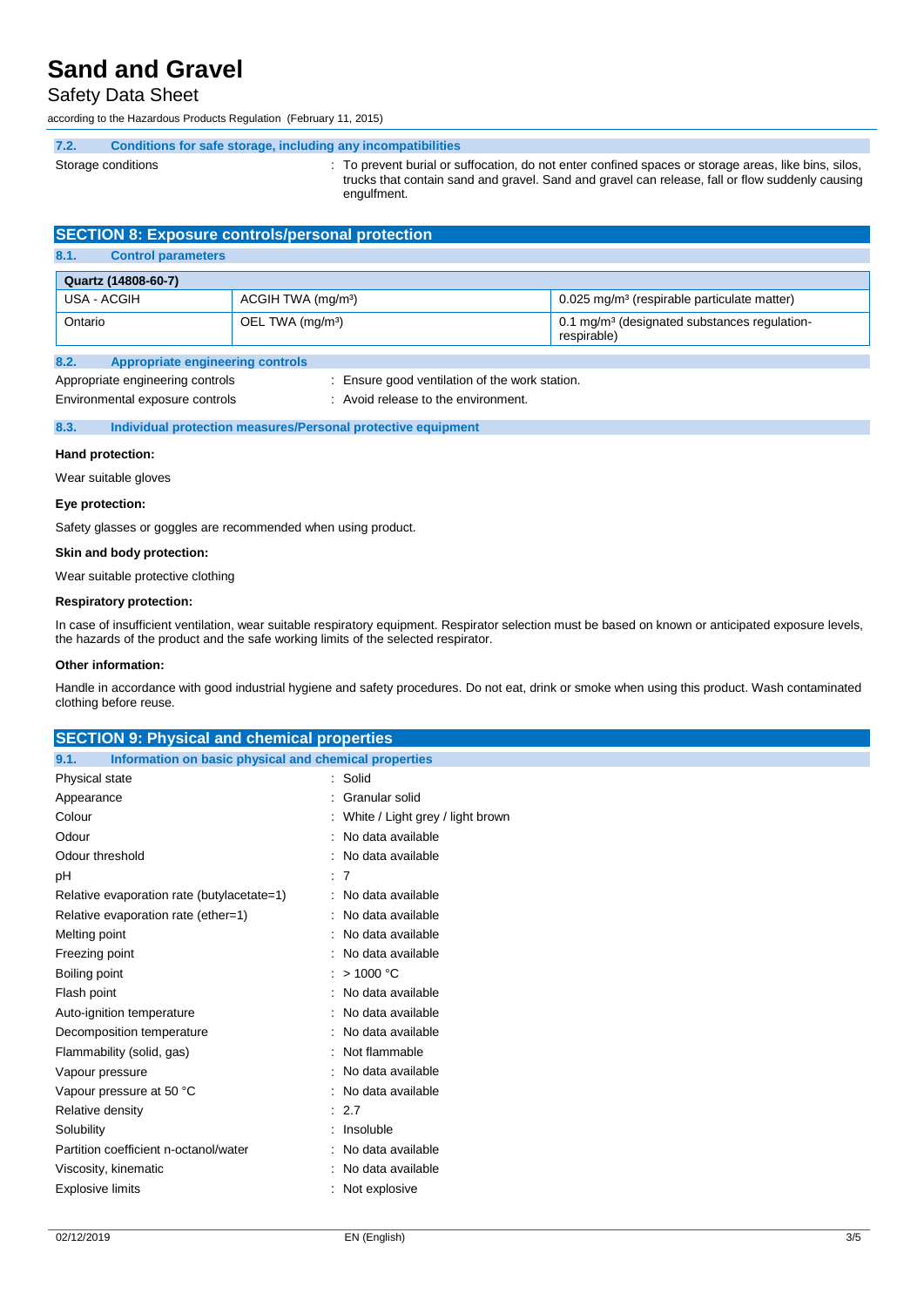## Safety Data Sheet

according to the Hazardous Products Regulation (February 11, 2015)

Aspiration hazard **in the case of the contract of the case of the contract of the contract of the contract of the contract of the contract of the contract of the contract of the contract of the contract of the contract of** 

| <b>Other information</b><br>9.2.              |                                                                                                                                                                                                                                                  |  |  |
|-----------------------------------------------|--------------------------------------------------------------------------------------------------------------------------------------------------------------------------------------------------------------------------------------------------|--|--|
| No additional information available           |                                                                                                                                                                                                                                                  |  |  |
| <b>SECTION 10: Stability and reactivity</b>   |                                                                                                                                                                                                                                                  |  |  |
| <b>Reactivity</b><br>10.1.                    |                                                                                                                                                                                                                                                  |  |  |
| Reactivity                                    | : No dangerous reactions known under normal conditions of use.                                                                                                                                                                                   |  |  |
| Chemical stability                            | Stable under normal conditions.                                                                                                                                                                                                                  |  |  |
| Possibility of hazardous reactions            | No dangerous reactions known under normal conditions of use.                                                                                                                                                                                     |  |  |
| Conditions to avoid                           | Heat. Incompatible materials.                                                                                                                                                                                                                    |  |  |
| Incompatible materials                        | Sand in mix dissolves in hydrofluoric acid, producing corrosive silicon tetrafluoride gas.<br>Silicates react with powerful oxidizers such as fluorine, boron trifluoride, chlorine trifluoride,<br>manganese trifluoride and oxygen difluoride. |  |  |
| Hazardous decomposition products              | May include, and are not limited to: oxides of carbon.                                                                                                                                                                                           |  |  |
| <b>SECTION 11: Toxicological information</b>  |                                                                                                                                                                                                                                                  |  |  |
| Information on toxicological effects<br>11.1. |                                                                                                                                                                                                                                                  |  |  |
| Acute toxicity (oral)                         | : Not classified.                                                                                                                                                                                                                                |  |  |
| Acute toxicity (dermal)                       | Not classified.                                                                                                                                                                                                                                  |  |  |
| Acute toxicity (inhalation)                   | : Not classified.                                                                                                                                                                                                                                |  |  |
| Skin corrosion/irritation                     | : Not classified.<br>pH: 7                                                                                                                                                                                                                       |  |  |
| Serious eye damage/irritation                 | Not classified.<br>pH: 7                                                                                                                                                                                                                         |  |  |
| Respiratory or skin sensitization             | Not classified.                                                                                                                                                                                                                                  |  |  |
| Germ cell mutagenicity                        | Not classified.                                                                                                                                                                                                                                  |  |  |
| Carcinogenicity                               | May cause cancer.                                                                                                                                                                                                                                |  |  |
| Reproductive toxicity                         | Not classified.                                                                                                                                                                                                                                  |  |  |
| STOT-single exposure                          | May cause respiratory irritation.                                                                                                                                                                                                                |  |  |

STOT-repeated exposure : Causes damage to organs (lungs) through prolonged or repeated exposure.

diarrhea.

Other information **contained in the contained in the contained in the contained in the contained vertices** of exposure: ingestion, inhalation, skin and eye.

Symptoms/effects after inhalation : May cause irritation to the respiratory tract. Exposure may cause coughing or wheezing. Symptoms/effects after skin contact : May cause skin irritation. Repeated exposure may cause skin dryness or cracking.

Symptoms/effects after ingestion : May be harmful if swallowed. May cause gastrointestinal irritation, nausea, vomiting and

Symptoms/effects after eye contact : May cause eye irritation. Symptoms may include discomfort or pain, excess blinking and tear production, with possible redness and swelling.

Chronic symptoms : Causes damage to lungs through prolonged or repeated exposure. Respirable crystalline silica

(quartz) can cause silicosis, a fibrosis (scarring) of the lungs. May cause cancer.

|                                     | <b>SECTION 12: Ecological information</b>     |                                                                   |  |
|-------------------------------------|-----------------------------------------------|-------------------------------------------------------------------|--|
| 12.1.                               | <b>Toxicity</b>                               |                                                                   |  |
| Ecology - general                   |                                               | : May cause long-term adverse effects in the aquatic environment. |  |
| 12.2.                               | <b>Persistence and degradability</b>          |                                                                   |  |
| <b>Sand and Gravel</b>              |                                               |                                                                   |  |
|                                     | Persistence and degradability                 | Not established.                                                  |  |
| 12.3.                               | <b>Bioaccumulative potential</b>              |                                                                   |  |
| <b>Sand and Gravel</b>              |                                               |                                                                   |  |
|                                     | Not established.<br>Bioaccumulative potential |                                                                   |  |
| 12.4.                               | <b>Mobility in soil</b>                       |                                                                   |  |
| No additional information available |                                               |                                                                   |  |

**12.5. Other adverse effects** Other information **interest in the COV** MO other effects known.